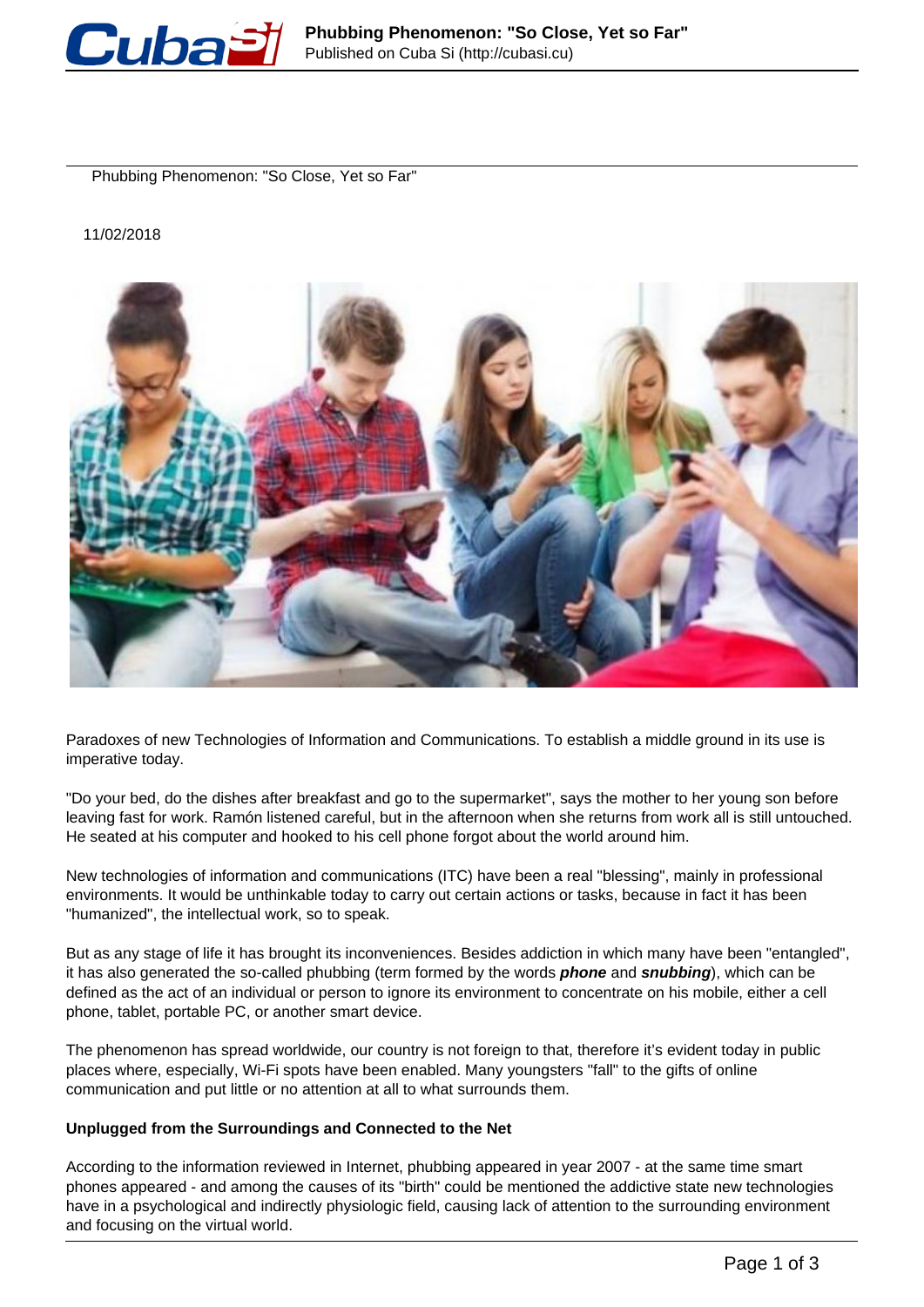

Carola Junquera, student of Media and Entertainment Management, in an Argentinean university, explains it in an easy way to understand: "Disconnected from the surrounding environment and connected to Internet, so close, yet so far"

At present - she explains - technological devices occupy a significant space in the life of many individuals, especially adolescents. They don't know their life without internet, without television, without computers, without video games and without cell phones because they were born in the digital era.

"Before going to sleep, in class, in family reunions and/or with friends, in traffic, in times of waiting and at leisure, without caring where, when, neither with whom, youngsters are always facing a screen, in permanent contact with Information Technologies and Communication (ITC) ".

A connoisseur in the topic considers that on one hand ITC are tools that facilitate permanent contact with the other, and at the same time, they hinder the encounter body to body. Likewise, he affirms that its responsible use allows communication in all senses; it widens its reach and keeps the interpersonal encounter.

## **Does Connection imply Communication?**

Object of study and theme of several investigations, phubbing has found a better "accommodation", in fact, in the child-juvenile public, in those born in the era of telecommunications and computer science development.

Some specialists acknowledged that today they are losing values and communication capacity among the youngest, although it's undeniable that there is a greater access to information.

"(…) face-to-face communication still holds a fundamental weight for social interaction, but communication using ITC is more and more frequent. We find the virtual world simpler, faster, more effective and even almost more natural", stressed psychologist Arturo Clairá.

As Clairá says one of ITC's main benefits is that it brings closer those who are faraway, but one of its threats is that they drive us away from those we have closest.

Specialists stand out the difference between being "communicated" and being "connected". "At present - he says we are very connected and not very communicated. ITCs connect us, but they don't communicate us and as consequence we miss the real world, true experiences, close bonds, of looking at each other's face, we miss our life."

## **The "abuse" of new technologies, a problem of today**

According to consulted data, one out of four people suffers a problem related with the abuse of new technologies. Although it's recognized that ITCs impact both youth and adults alike, it's not less true that youths take the lead, for everything explained earlier.

Specialists and doctors see greater danger in the seclusion in which "fall" the limitless consumers of ITC and, in certain way, they establish a near relationship with the so-called Syndrome of Autistic Spectrum. The youngest tread into the world of video games and, sometimes, they are not able to tell the reality of what they see on their screens.

With the question of what to do, some say a review of themselves, since almost always children imitate all they see at home, besides the point of whether they were born with the new technologies. It's recognized that the personal example is "the best remedy" against this sort of behaviors.

Psychologists, psychiatrists, academic, and teachers from Special Education endowed with great importance - for this and other behavior dysfunctions - to the realization group activities and outdoors, to face-to-face verbal communication, to team work, to collaborate with other people, to practice sports. In short, to socialize and share personal experiences.

Let's keep in mind that there's a wonderful and unique world outside mobile screens, computers and other smart devices due to the possibilities its apps provide us. There are tiny details, simple pleasures that change life.